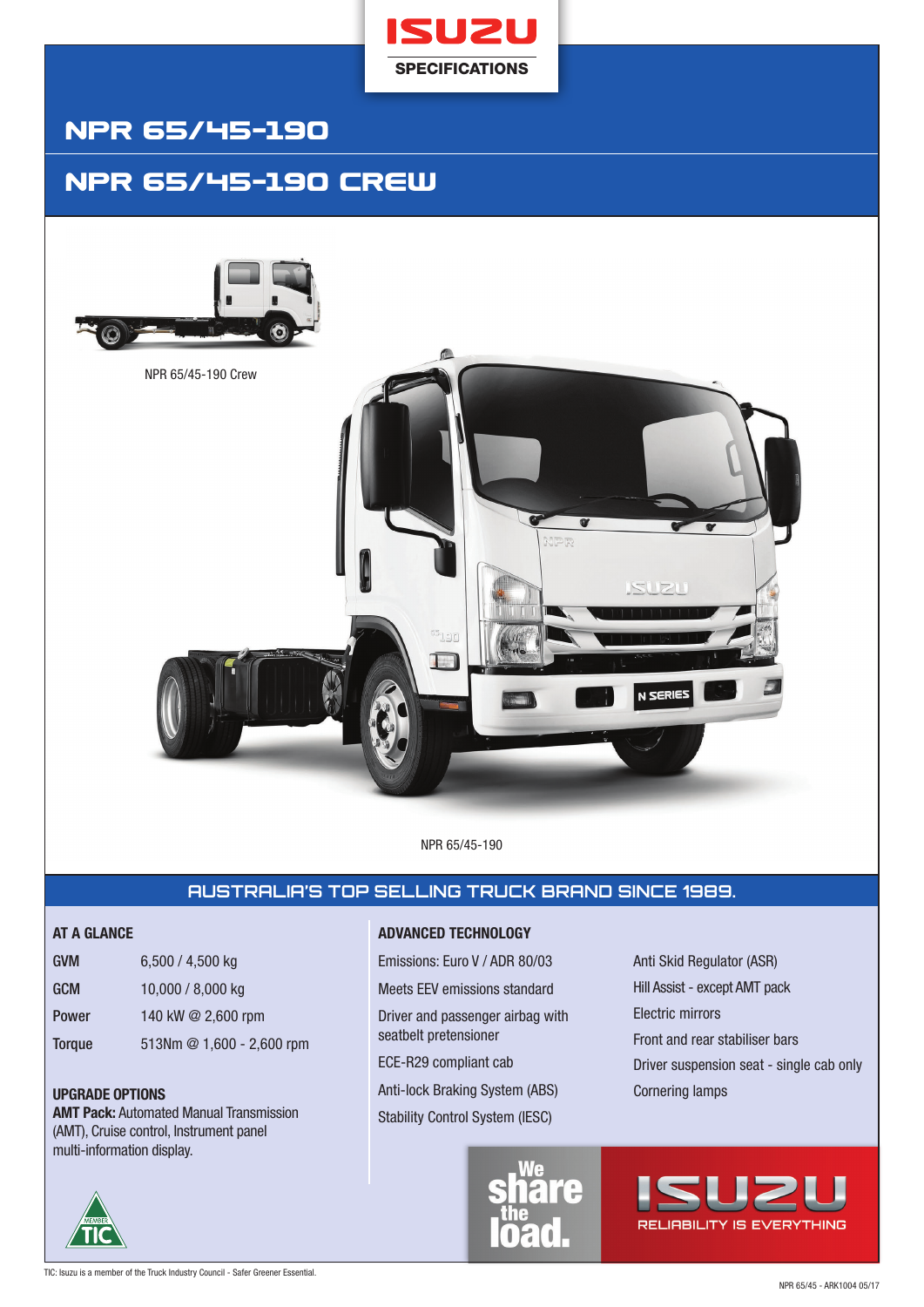# NPR 65/45-19O

# NPR 65/45-19O Crew

### **DRIVELINE AND CHASSIS SPECIFICATIONS**

### **ENGINE: ISUZU 4HK1-TCC**

| Type:                     | 4 cylinder 16 valve SOHC                                                |
|---------------------------|-------------------------------------------------------------------------|
| Displacement:             | 5.193 cc                                                                |
| <b>Compression ratio:</b> | 17.5:1                                                                  |
| <b>Bore x Stroke:</b>     | 115 mm x 125 mm                                                         |
|                           | <b>Max power (DIN- NET):</b> 140 kW (188HP) $@$ 2,600 RPM               |
|                           | (JIS Gross): 145 kW (194HP) @ 2,600 RPM                                 |
|                           | <b>Max torque (DIN - NET):</b> 513 Nm (378 lb.ft) $@ 1,600 - 2,600$ RPM |

**(JIS Gross):** 531 Nm (392 lb.ft) @ 1,600 - 2,600 RPM

**Induction system:** Electronically controlled variable nozzle turbocharger with air-to-air intercooler.

**Fuel injection:** Direct injection high pressure common rail system.

**Emission control system:** Cooled EGR with exhaust

Diesel Particulate Diffuser (DPD). ADR 80/03 (Euro V) compliant. EEV compliant.

### **CLUTCH**

#### **Standard model:**

- Auto adjusting hydraulic control with vacuum assistance. Single plate 325 mm diameter.
- Total lining area: 966 cm²

#### **AMT Pack:**

• Fully automated hydraulically controlled wet clutch and fluid coupling with lock up.

### **TRANSMISSION**

#### **ISUZU MZZ-6F**

• PTO provision on LHS of transmission case. PTO drive from counter gear.

| • Gear ratios (: 1) |             |       |       |       |       |       |
|---------------------|-------------|-------|-------|-------|-------|-------|
| 1st                 | 2nd         | 3rd   | 4th   | 5th   | 6th   | Rev   |
|                     | 6.369 3.767 | 1.966 | 1.355 | 1.000 | 0.782 | 6.369 |

**Standard model:** 

• 6 speed manual. Synchromesh on gears 1-6.

#### **AMT Pack:**

• 6 speed Automated Manual Transmission (AMT) with both fully automatic and clutchless manual operation modes.

### **AXLES**

**Front:** Isuzu F031

- Reverse Elliot I-beam. 3,100 kg capacity.
- **Rear:** Isuzu R066
- Full floating Banjo type. Four differential pinions. 6,600 kg capacity.
- Drive ratio: 4.100:1

#### **SUSPENSION**

#### **Front:**

- **Single cab:** Single stage alloy steel taper leaf springs. **Crew cab:** Single stage alloy steel multi leaf springs.
- Double acting hydraulic shock absorbers. Stabiliser bar.

#### **Rear:**

- Multi leaf main spring, multi leaf helper spring.
- Double acting hydraulic shock absorbers. Stabiliser bar.



#### **BRAKES**

- Auto adjusting front and rear disc brakes with dual circuit hydraulic control, vacuum assistance and electronic brake force distribution (EBD).
- ABS, ASR traction control, IESC stability control.
- Hill Assist except AMT pack.
- Front disc diameter: 293 mm
- Rear disc diameter: 293 mm
- 203 mm diameter drum park brake mounted on rear of transmission.
- Vacuum controlled exhaust brake.

#### **STEERING**

- Power assisted recirculating ball steering.
- Gear ratio: 20.9:1
- Turns lock to lock: 5.4
- Maximum angle: 43° (inside wheel) / 33° (outside wheel)

#### **WHEELS AND TYRES**

- 17.5 x 6.00 six stud steel wheels.
- 205/75R 17.5 124/122M Michelin X Multi Z Tubeless.
- Maximum tyre rating:
	- Steer axle: 3,200 kg Drive axle: 6,000 kg
- 1 frame mounted spare wheel and tyre assembly.

#### **CHASSIS FRAME**

- Cold rivetted ladder frame. SAPH440 weldable steel sidemembers. Parallel side rails and rivetless top flange.
- Frame dimensions: Side rail (mm): 216 x 70 x 6.0 Rear frame width (mm): 850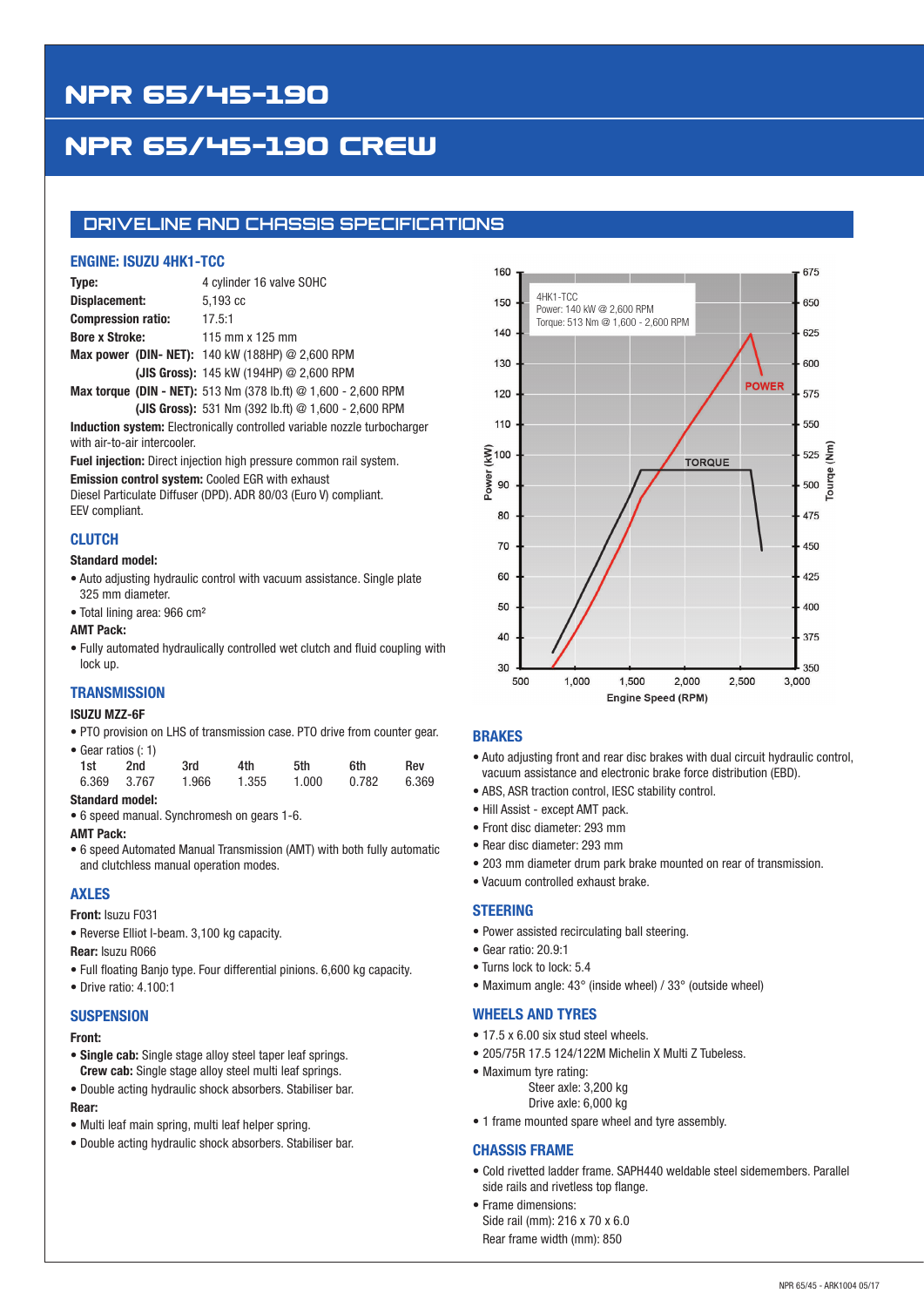#### **FUEL TANK**

- Frame mounted 140L steel fuel tank.
- Lockable fuel cap.

#### **ELECTRICAL SYSTEM**

- 24 volt electrical system.
- 90 amp alternator.
- 4.5 kW starter motor.
- 2 x 80D26L (630 CCA) batteries connected in series.

### **CABIN SPECIFICATIONS AND APPOINTMENTS**

#### **CAB EXTERIOR**

- All steel construction. High tensile steel used for cab underframe. **Single cab:** Manual cab tilt to 45° with torsion bar assistance.
- Complies with ECE-R29 cab strength standard.
- **Single cab:** Liquid filled front and rear cab mounts. **Crew cab:** Rubber cab mounts.
- Heavy duty non slip entry steps.
- 90° opening internally reinforced front doors.
- Water spray suppression guards and front mudflaps.
- Laminated windscreen with shade band.
- Two speed windscreen wipers with intermittent wipe mode.
- Halogen multi-reflector headlamps incorporating turn signals. Additional door mounted integrated side indicator/cornering lamps.
- Combination brake, turn, reverse and marker lamps, registration plate illumination lamps. Extended wiring harness. Reverse alarm.
- Roof-mounted clearance lamps.
- Heated and powered exterior main mirrors with flat glass and additional independently adjustable convex "spot" mirrors.
- Chrome grille.
- Body coloured impact resisting polycarbonate bumper with steel backing frame. Includes front foglamps.

#### **CAB INTERIOR**

- Contoured adjustable driver's bucket seat. **Single cab:** includes mechanical suspension rated to 130 kg.
- Front passenger bench seat with 2 seat capacity.
- **Crew cab:** Engine access provided under removable driver seat base and tiltable front passenger seat.
- **Crew cab:** Rear bench seat with 4 seat capacity.
- 3-point lap sash seatbelts in all outboard seating positions. Driver and outboard front passenger seatbelts fitted with pretensioner. Centre seat lap belts.
- Driver and outboard front passenger airbag.
- **AMT Pack:** Driver's footrest.
- Door and roof pillar entry assist grips. Crew cab: Full width rear grab rail with ashtray.
- Full interior trim, padded roof lining and vinyl floor covering. Driver and passenger windscreen header storage shelf.
- Tilt/Telescopic adjustable steering column, soft feel urethane steering wheel.
- Electric windows.
- Central locking with remote keyless entry and immobiliser.
- Twin cup holders. 24V cigarette lighter. Dashboard hook.
- Front door mounted storage pockets and driver's side ashtray.
- Centre console box with storage tray. Fold down storage tray behind centre seat backrest.
- Fully integrated auto control air conditioning and heater/demister with 4-speed fan and outlets for windscreen, side windows, face and floor.
- Interior lamp with On/Door/Off switch. **Single cab:** fluorescent type. **Crew cab:** standard type.
- 2 DIN, two speaker radio/CD/DVD Digital Audio Visual Entertainment (DAVE) unit with 6.2" LCD touch screen. DAB+ digital radio and fully integrated Bluetooth with voice recognition. 4GB internal storage for music files. USB/ SD card and auxilliary input connection provisions.
- DIN sized compartment for storage or for CB radio installation.

#### **DRIVER CONTROLS**

- Key-operated engine start/stop and steering lock. Engine idle speed control.
- Hill Assist slow/fast engagement control and on/off switch except AMT pack.
- ASR and IESC on/off.
- DPD regeneration.
- **AMT Pack:** AMT slow/fast gear engagement control, 1st gear start and normal/economy gear selection modes.
- **AMT Pack:** Gear selection control with R-N-D and sequential shift positions.
- **Left side combination stalk:** Windscreen wipers, washers and exhaust brake.
- **Right side combination stalk:** Turn signals and headlamps. **AMT Pack:** Cruise control.

#### **INSTRUMENTATION**

- Electronically driven speedometer and tachometer. Digital odometer with integrated dual tripmeter. Engine coolant temperature and fuel level gauges.
- W**arning lamps:** Check engine, oil pressure, ABS, SRS airbag, alternator charge, service brakes, park brake, seat belt unfastened, low fuel level. **AMT Pack:** Check AMT.
- **Indicator lamps:** Hill Assist (except AMT pack), warm up system, high beams, ASR, IESC, DPD status, exhaust brake, turn signals. AMT Pack: econo-mode, 1st gear start, cruise control.
- **AMT Pack:** Gear selection display.

• **AMT Pack:** Multi-information display. Shows service interval, instantaneous and average fuel consumption, DPD bar chart, hourmeter, voltmeter, time/day/date and includes 40-120 km/h adjustable vehicle speed warning.

#### **OPTIONS AND GENUINE ACCESSORIES**

Include the following (extra cost, request a brochure and further details from your Isuzu dealer):

#### **Digital Audio Visual Entertainment unit:**

- Telematics system.
- Isuzu satellite navigation including three years of free updates.
- Supports up to four camera inputs, one camera and rear microphone input active when reversing. Reversing sensors.
- Tyre pressure monitoring system.
- Cables for full iPod/iPhone/iPad compatibility and connection to other external audio visual devices.

#### **Other:**

- Airbag compatible bullbar.
- 3,500 kg rated towbar.
- Air deflector.

#### **ISUZU CARE**

Isuzu Care gives truck owners access to products and services including Roadside Assist, Service Agreements, Extended Care, Extended Isuzu Assist and the Isuzu Care Centre. Call 1800 035 640.